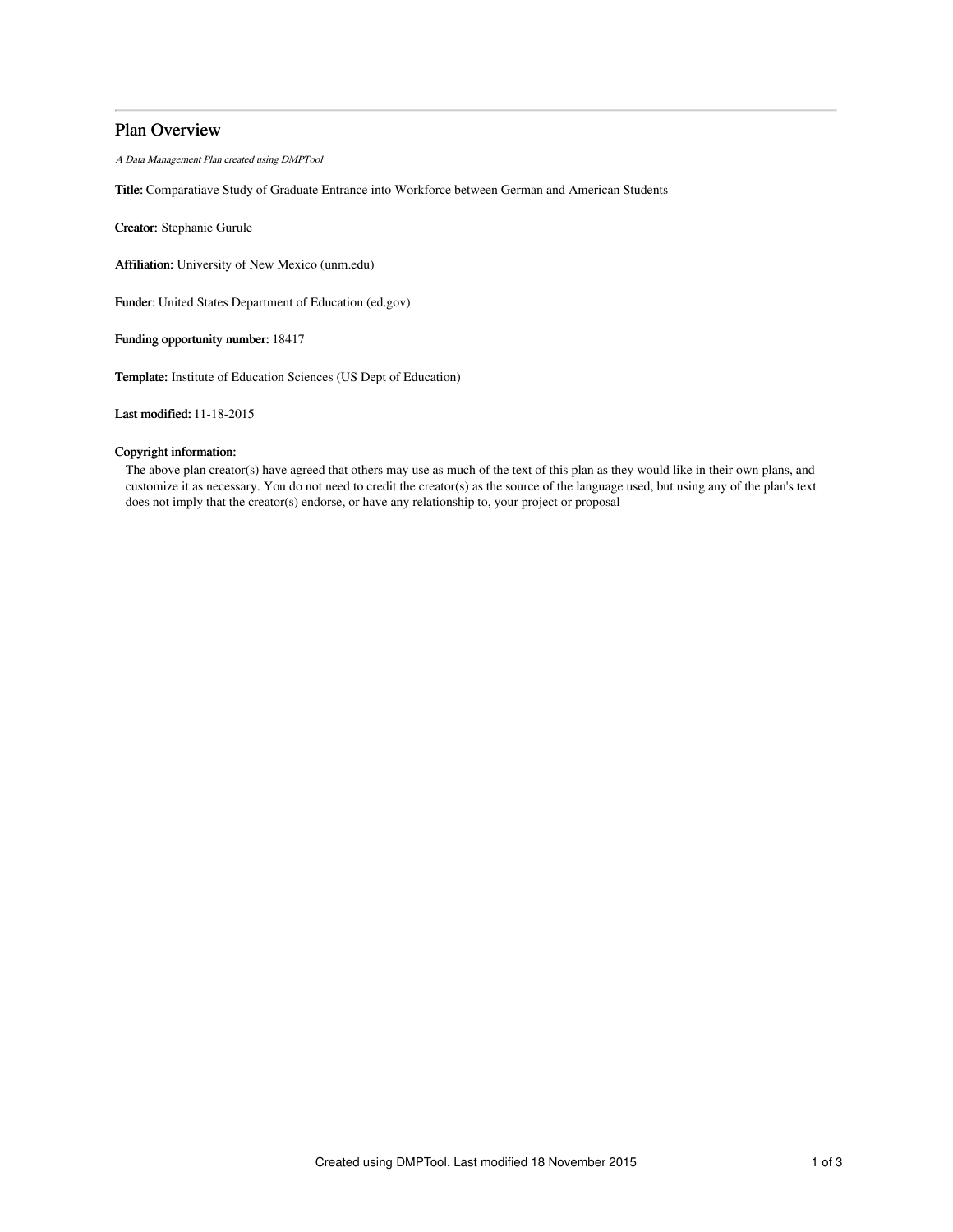# Comparatiave Study of Graduate Entrance into Workforce between German and American Students

# Roles and responsibilities

#### Roles and responsibilities of project or institutional staff in the management and retention of research data

There will be two researchers on this project. The first is University of New Mexico graduate student Stephanie Gurule Smith, with assistance from her Academic Advisor, Dr. Glenabah Martinez in the Department of Language, Literacy and Sociocultural Studies.

Stephanie Smith has recieved training in Research Ethics, as well as different courses in educational research statistics, and she will be the main person conducting the research, comparing the statistics, formatting and submitting the report. Dr. Martinez will be in a supportive, guiding and editorial role.

Ms. Smith plans on making her comparative research and report findings public, and will store them on the University of New Mexico - Lobo Vault website. The University will then be responsible for monitoring and updating the Lobo Vault to keep the report viewable to the public.

Adherance to this data management plan will be initially checked by Dr. Martinez, but will be sporatically monitored by Ms. Smith after submission. Ms. Smith will be responsible for the report once the original personnel from University of New Mexico are no longer available.

# Type of data and format to be shared

#### The DSP (Data Sharing Plan) should describe the types of data to be produced in the course of the project and shared. It should then describe the expected formats of the final dataset

The data I collect will initially be similar research from Germany and America. I will collect this from the UNM research data base and will probably come mostly from Education Policy Journals. These should not need long-term storage, since they are already stored and are accessible elsewhere.

I then plan to start collecting my own data on New Mexico high school graduates. I will store most of this data initially in an Xcel document which will be stored on hard drives at the UNM. It may include audio or video files and surveys. It may also contain student data like report cards.

Once I have the complete report done, I will store the research information that I collected on a portable hard drive at home, while the research report is stored on LoboVault.

# Documentation to be provided

#### Documentation that provides all the information necessary for other researchers to use the data must be prepared

I plan to use eXcel worksheets to store my data. I do not plan on having extremely large sample sizes, perhaps 20 people, so I should not need metadata programs to store the data.

This will be a qualitative study, so there will not be many actual figures to compute, store or access later. I will compute the percentages and those will be available within the report with no separate file with metadata stored.

## Confidentiality of data

#### Procedures for managing and for maintaining the confidentiality of the data to be shared

My study will be of a sensitive nature because I will be studying humans. I will ensure that study participants over the age of eighteen. I will keep any identifiying information which links them to certain statistics within the report on scratch paper at my house and not on any sort of computer file. I will change all names stated in the report and only identify their gender and how long it took them to find work after graduation. All of my information collected will be highly confidential and I will take every precaution to make sure it is free of indentifiers linking to individuals I interviewed. The research data will be on an excel sheet with a number for the participant, gender, age, and their employment or school status.

I will gain consent from the individuals for data preservation and sharing, and will apply throught the University of New Mexico IRB dept. before beginning my research interviews.

# Expected schedule for data sharing

#### Timely data sharing is important to the scientific process. IES thus expects that data will be shared no later than when the main findings from the final study dataset are published.

There should be no delay in sharing data, as none of the data will be proprietary. The data from the interviewees will always be available, but their actual identities will never be available for wider use.

### Method of data sharing

#### Method of data sharing (e.g., provided by the Principal Investigator, through a data archive)

To share my research, I plan on applying to different education policy journals. Whether or not I am able to get published, I plan on storing the actual research report on the University of New Mexico LoboVault, which is a data archive accessible to the public.

# Data sharing agreement